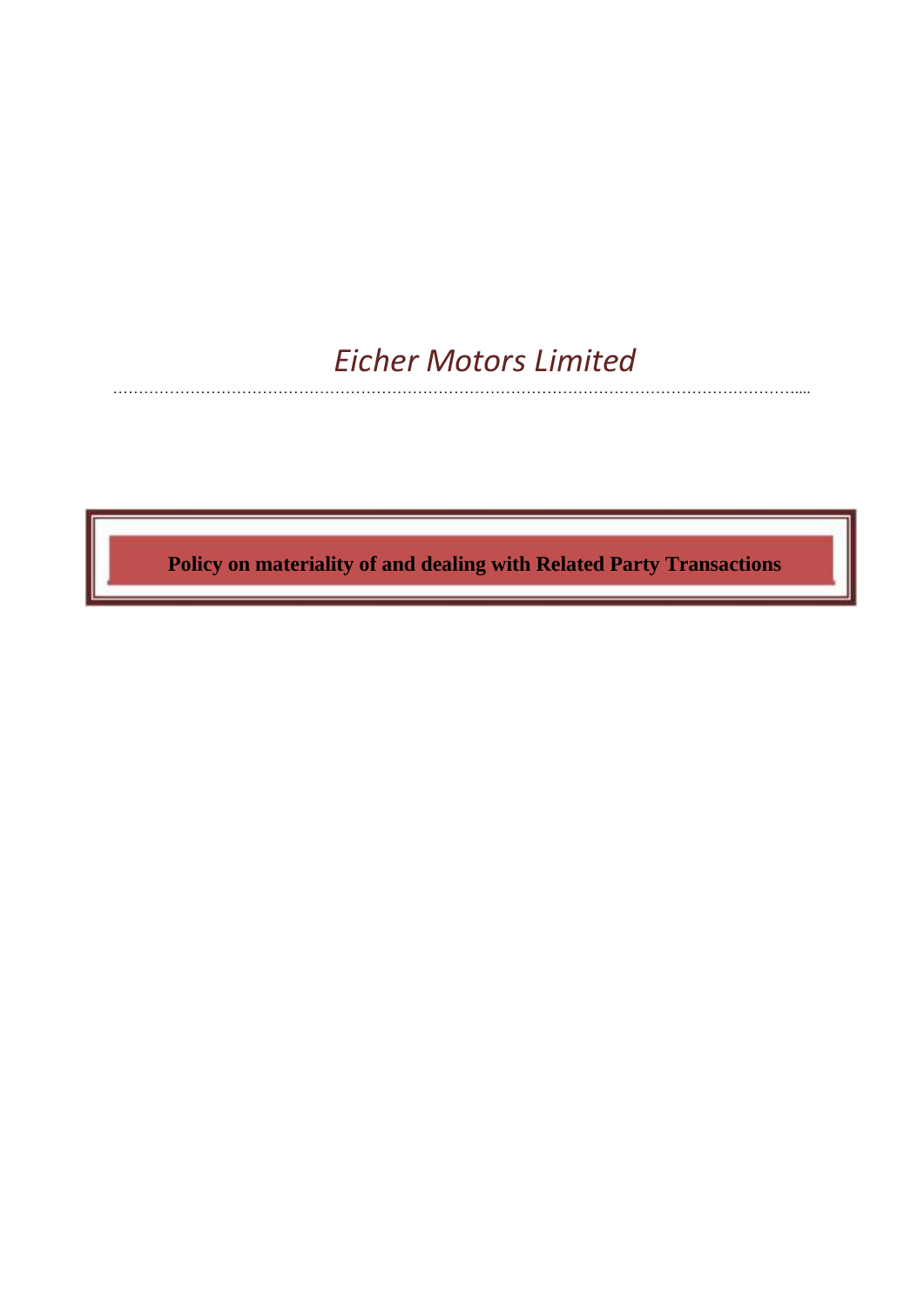## Eicher Motors Limited

## Policy on materiality of and dealing with Related Party Transactions

### **I) Objective:**

Related Party Transactions can present conflicts of interest which may be against the best interest of the company and its shareholders. Provisions of the Companies Act, 2013 ("Act") read with the Rules framed thereunder and SEBI (Listing Obligations & Disclosure Requirements) Regulations, 2015, (erstwhile Listing Agreement), as amended from time to time, ("SEBI (LODR) Regulations, 2015), provide for approval of certain related parties transactions by Audit Committee/ Board/ Shareholders.

SEBI (LODR) Regulations, 2015, further requires a Company to formulate a policy on Materiality of Related Party Transactions and Dealing with Related Party Transactions. Accordingly, Eicher Motors Limited (EML) has framed this Policy on Related Party Transactions ("Policy").

The objective of this Policy is to set out:

- (a) the materiality thresholds for related party transactions and
- (b) the manner of approval of related party transactions pursuant to the provisions of the Act, SEBI (LODR) Regulations, 2015 and any other laws and regulations as may be applicable to the Company.

#### **II) Definitions:**

"Audit Committee" means the audit committee constituted by the Board of Directors of the Company in accordance with applicable law, including the SEBI (LODR) Regulations, 2015 and the Act.

"Board" means the Board of Directors of Eicher Motors Limited.

"Material Related Party Transaction" means a transaction with a Related Party where the transaction/transactions to be entered into individually or taken together with previous transactions with a Related Party during a financial year, exceeds ten percent or incase of transaction related to brand usage or royalty exceeds two percent, of the consolidated annual turnover of the Company as per the last audited financial statements of the Company.

"Related Party" in relation to the Company means a party related with the Company in any of the ways as are laid down in section 2(76) of the Act, SEBI (LODR) Regulations, 2015 or the relevant Indian accounting standards, as amended from time to time.

"Related Party Transaction" in relation to the Company means a transaction with a Related Party under the relevant provisions of the Act, SEBI (LODR) Regulations, 2015 or any relevant Indian accounting standards, as amended from time to time.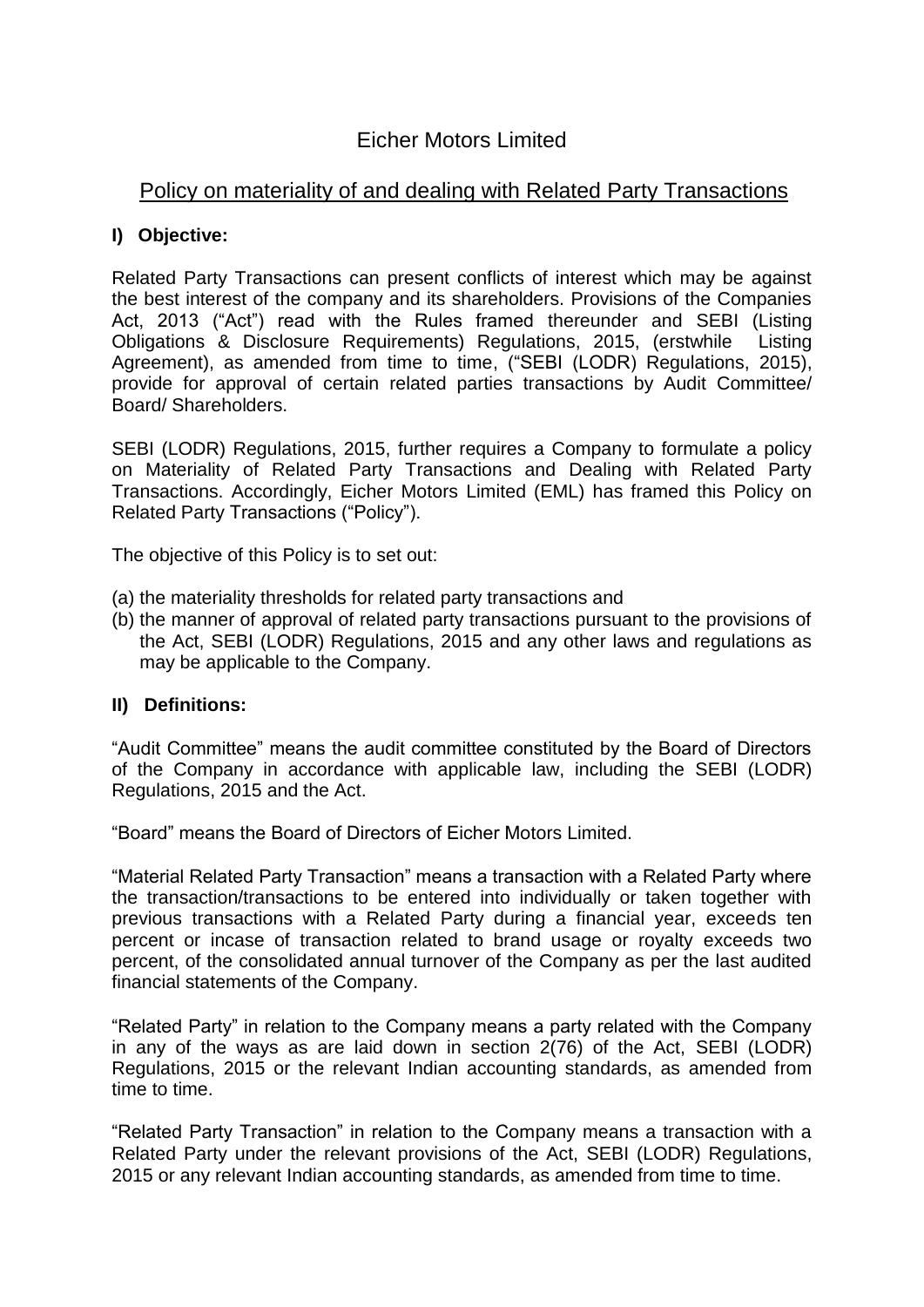Any words used in this policy but not defined herein shall have the same meaning ascribed to it in the Act or Rules made thereunder, SEBI Act or Rules and Regulations made thereunder, SEBI (LODR) Regulations, 2015, Indian Accounting Standards or any other relevant legislation / law applicable to the Company.

In case of any dispute or difference upon the meaning/interpretation of any word or provision in this Policy, the same shall be referred to the Audit Committee and the decision of the Audit Committee in such a case shall be final. In interpreting such term/ provision, the Audit Committee may seek the help of any of the officers of the Company or an outside expert as it deems fit.

#### **III) Manner of Dealing and Approval**

a) Approval of Audit Committee:

Subject to exceptions provided under SEBI (LODR) Regulations, 2015 and the Act, all Related Party Transactions shall require prior approval of the Audit Committee. The Audit Committee may grant omnibus approval for Related Party Transactions proposed to be entered into by the Company subject to the conditions specified under SEBI (LODR) Regulations, 2015 and the Act.

For related party transactions rejected by the Audit Committee, the Committee's rationale/ recommendations shall be put forth to the Board, if required under the Act or SEBI (LODR) Regulations, 2015.

b) Approval of Board:

All transactions specified under Section 188 of the Act shall require approval of the Board of Directors. However, no approval of the Board shall be required for transactions with related parties if such transactions are entered into by the Company in its ordinary course of business and on arm's length basis.

Approval of the Board shall also be required for Related Party Transactions which are intended to be placed before the shareholders for approval and such other transactions as referred to the Board by Audit Committee.

c) Approval of Shareholders:

Subject to the exceptions provided under SEBI (Listing Obligations & Disclosure Requirements) Regulations, 2015, all material Related Party Transactions shall require approval of the shareholders of the Company. No related party with respect to the Company shall vote to approve such resolutions.

Transactions with related parties which are not in the ordinary course of business or at arm's length basis and exceeds the ceiling provided under rule 15 of Companies (Meeting of Board and its Powers) Rules, 2014 (as amended) read with Section 188 of the Act shall require prior approval of shareholders of the Company subject to exceptions provided under the Act.